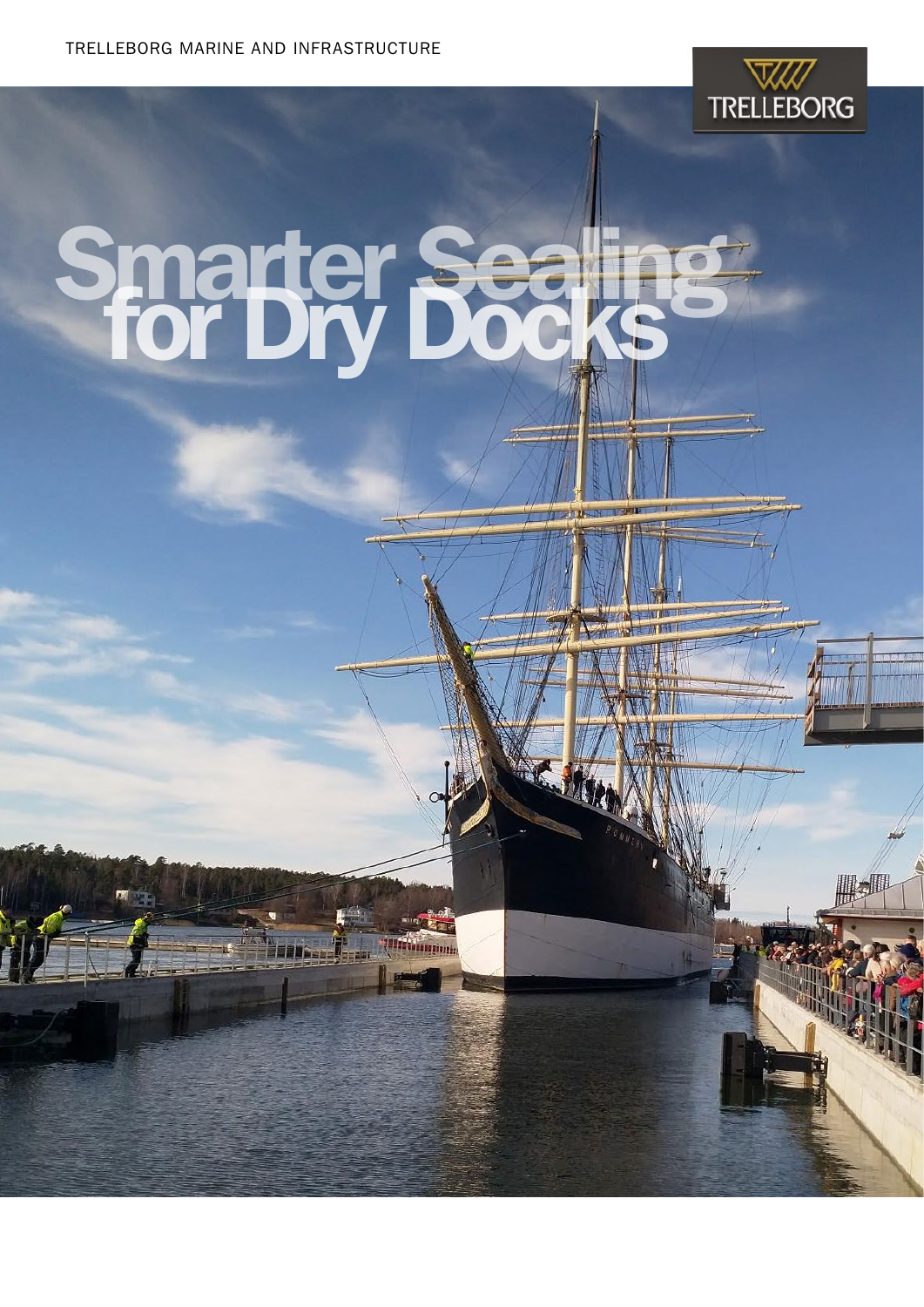# A Smarter Approach to dry dock operations

Dry docks are used when vessels need to undergo repairs or general maintenance work. When a vessel enters the dry dock, the gates are closed, and the seawater is drained out so that hard to reach areas of the ship which have been exposed to seawater for a prolonged period can be accessed.

Although a straightforward process in theory, the reality is not so simple. Currently, non-engineered extruded seals are used on dry dock doors, though these do not provide a completely watertight solution. As a result, auxiliary pumps are used to displace water from the dry dock area, but these create considerable environmental side effects.

Trelleborg Marine & Infrastructure's watertight method is more efficient and more effective than the conventional pump installation approach. In this document you will discover why it pays to take the Smarter Approach to dry docks.

- $\blacksquare$  No auxiliary pumps required this reduces CO<sub>2</sub> emissions and noise
- **I** Less fixation material on the door compared to traditional approach – reduces the amount of steel required, hence more economical for installation time
- **I** Easier installation with choice of multiple sizes
- **I** Work with an experienced partner with proven credentials in dry docking
- **I** No maintenance required and seals last for decades, with replacements usually not necessary within the first 50 years
- **I** Various hardness allows for more tolerance bandwidth on the concrete or steel

## GINA GASKET

- **■** Engineered with multiple hardnesses to ensure watertight solution
- Durable
- **I** Flexible with low relaxation and compression set
- **I** Highly deformable
- **I** Provides greater tolerance bandwidth
- **I** Eliminates the need for multiple auxiliary compressors
- **I** Low jacking force



# BENEFITS OF THE GINA GASKETS:

- **■** Multiple D-fenders needed for optimal water tightness
- **■** The D-fenders can only be manufactured in one hardness (65 - 70°ShA) as this is an extruded product hence extra powerful jacks will be needed to close the dry dock door in the last phase which is more costly
- **■** Multiple clamping systems needed for fixation on the floating door, hence extra cost
- **I** Increased amount of time needed for installation
- Not leak free (always a leakage path present due to the shape of the D-fender and limited compression in conjunction with the surface tolerances)
- **Non-dry dry dock means moisture is** present which can have a negative effect on the expensive coating system to be applied
- **■** The D-fender is not capable of absorbing high tolerances/differences in the concrete so extra work has to be implemented to the substrate for improved smoothness
- High fuel costs and large investment in powerful compressors
- Seals have a shorter lifetime which results in replacement of the D-fenders after a few years and more downtime of the dry dock
- One small Gina/one seal will suffice for watertight closure
- Only one clamping construction needed for fixation
- **I** Less cost (man hours) for installation
- Less downtime as the Gina has a prolonged lifetime expectancy, no maintenance as required
- Greater tolerance bandwidth for the Gina gasket
- **I** No auxiliary compressors needed, no investment in material and fuel
- Proven functionality as this concept derives from the immersed tunnel market and numerous references in "Floating dry dock doors" are available
- **I** Watertight closure with low jacking force due to variety in hardness in the Gina gasket



### TRADITIONAL METHOD

### NEW METHOD